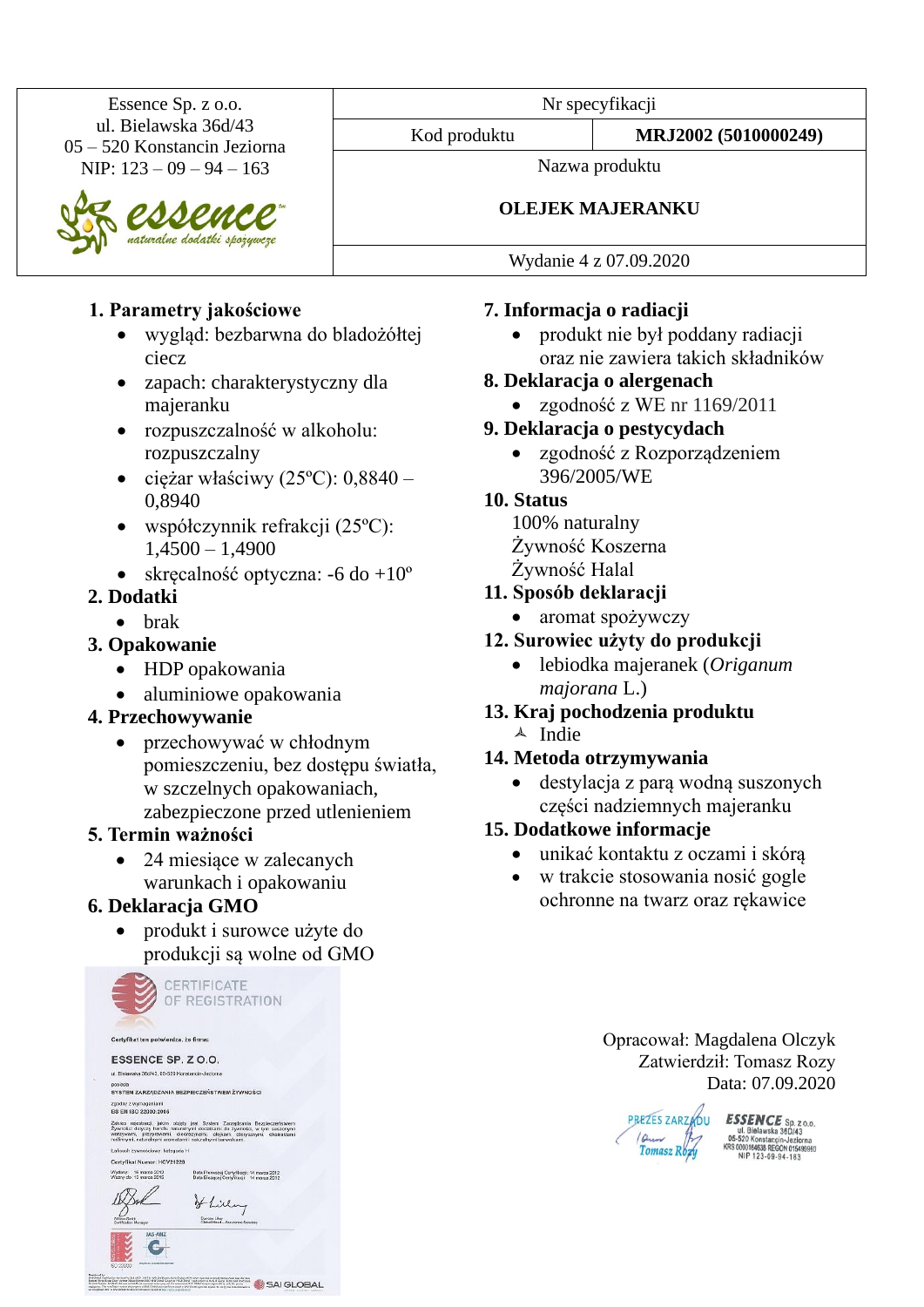Essence Sp. z o.o. ul. Bielawska 36d/43 05 – 520 Konstancin Jeziorna NIP: 123 – 09 – 94 – 163

natural food ingredients

 $\boldsymbol{\mathcal{D}}$ 

Specification number

Product code **MRJ2002 (5010000249)**

#### Product name **MARJORAM OIL**

Issue 4, date: 07.09.2020

#### **1. Organoleptic, phisical and chemical parameters**

- appearance: Light yellowish liquid.
- odour: green, citrus, terpenic, sharp balsamic, gummy
- specific gravity (at  $25^{\circ}$ C): 0,8840 0,8940
- refractive index (at  $25^{\circ}$ C):  $1,4500 -$ 1,4900
- optical rotation: -6 do 10<sup>°</sup>
- alcohol solubility: complies

### **2. Additives**

• free of any additives

### **3. Package**

- HDP container
- alluminium container
- **4. Storage**
	- store in full, tight containers in a cool dry place, protected form light and oxidation

### **5. Shelf life**

• best before 24 months under the specified storage conditions

### **6. GMO statement**

• this product and the raw material used to produce said product are free from GMO

### **7. Ionizing radiation statement**

• this product and its ingredients is not



treated with ionizing radiation

### **8. Allergen**

• complies with Directive 1169/2011/EC and ALBA – List

### **9. Pesticide residue**

- complies with EU 396/2005 and as amended
- meets the legislative regulation of the respective countries

### **10. Suitability data**

Kosher certified Halal certified 100 % natural

### **11. Intented use**

• fragrance/ flavour

### **12. Botanical name**

• *Origanum majorana L. (Family : Labiateae)*

### **13. Country of origin**

• India

### **14. Process**

• Steam distillation of the dried aerial parts

### **15. Additional information**

- avoid contact with skin and eyes
- wear face shields/goggles and hand gloves while handling

Compiled: Magdalena Olczyk Approved: Tomasz Rozy Date: 07.09.2020

PREZES ZARZADU aun<br>Fomasz Rozy

 $\textbf{ESSEMCE}$  Sp. z o.o.<br>ul. Bielawska 360/43<br>05-520 Konstancin-Jeziorna<br>KRS 0000164638 REGON 01549980<br>NIP 123-09-94-163